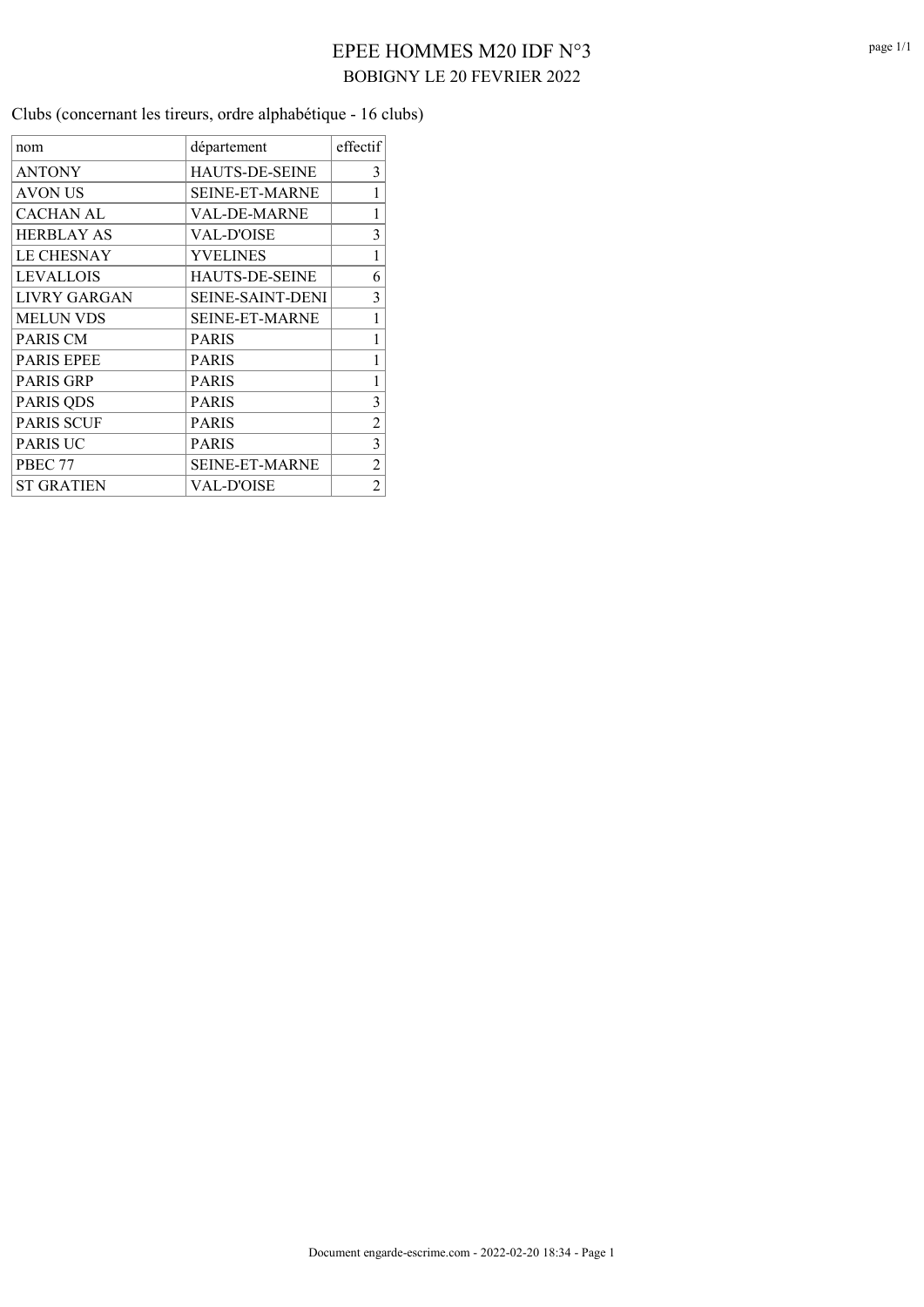Tireurs (présents, ordre des no de série - 32 tireurs)

| rg             | série | nom prénom              | club                |
|----------------|-------|-------------------------|---------------------|
| 1              | 1033  | RAHAMEFY Aina           | <b>ST GRATIEN</b>   |
| $\overline{2}$ |       | 1050 DUTERRAGE Hugo     | <b>LE CHESNAY</b>   |
| $\overline{3}$ | 1061  | <b>BATTINI</b> Thomas   | <b>PARIS UC</b>     |
| $\overline{4}$ |       | 1064 D AUMALE Maxim     | <b>LEVALLOIS</b>    |
| 5              |       | 1070   AMIRI Badil      | <b>LIVRY GARGAN</b> |
| 6              |       | 1072 CALVET Jules       | <b>PARIS UC</b>     |
| $\overline{7}$ |       | 1088 NAUDIN Maxime      | <b>LEVALLOIS</b>    |
| 8              |       | 1091 LEGRAND Jarod      | <b>LIVRY GARGAN</b> |
| 9              |       | 1093 LE TREUT Alexand   | <b>ST GRATIEN</b>   |
| 10             |       | 1096 MOLINE Clément     | <b>LEVALLOIS</b>    |
| 11             | 1101  | HOU Le Tian             | <b>LEVALLOIS</b>    |
| 12             |       | 1110 LEMPEREUR Julien   | <b>LEVALLOIS</b>    |
| 13             |       | $1113$ REYNAUD Jules    | <b>LEVALLOIS</b>    |
| 14             |       | 1124 FOURNIER Paul      | <b>ANTONY</b>       |
| 15             |       | 1135 BARBARY Ernest     | PBEC 77             |
| 16             |       | 1142 CHERIF Meziane     | <b>PARIS GRP</b>    |
| 17             |       | 1145 LE GAL Mikaël      | <b>HERBLAY AS</b>   |
| 18             |       | 1147 BORIE Warren       | PARIS QDS           |
| 19             |       | 1149 LENOBLE Baptiste   | <b>MELUN VDS</b>    |
| 20             | 1164  | <b>BARGE Dimitri</b>    | PBEC 77             |
| 21             | 1172  | LEGRAND Aymeric         | <b>ANTONY</b>       |
| 22             | 1198  | <b>MENDES</b> Esteban   | <b>HERBLAY AS</b>   |
| 23             |       | <b>ALLAB</b> Camille    | PARIS QDS           |
| 23             |       | <b>DROUICHE Ilian</b>   | <b>ANTONY</b>       |
| 23             |       | <b>DURIN GILLE Paul</b> | <b>AVON US</b>      |
| 23             |       | <b>FERREIRA ROCHA</b>   | PARIS QDS           |
| 23             |       | <b>FUNK Simon</b>       | <b>CACHAN AL</b>    |
| 23             |       | <b>LAMAZIERE</b> Mathi  | PARIS CM            |
| 23             |       | LOPEZ-VICARIO           | <b>PARIS SCUF</b>   |
| 23             |       | MOREAU-COUTE            | <b>PARIS SCUF</b>   |
| 23             |       | <b>ROUX LASFARGE</b>    | <b>PARIS EPEE</b>   |
| 23             |       | <b>UDO</b> Timothy      | <b>PARIS UC</b>     |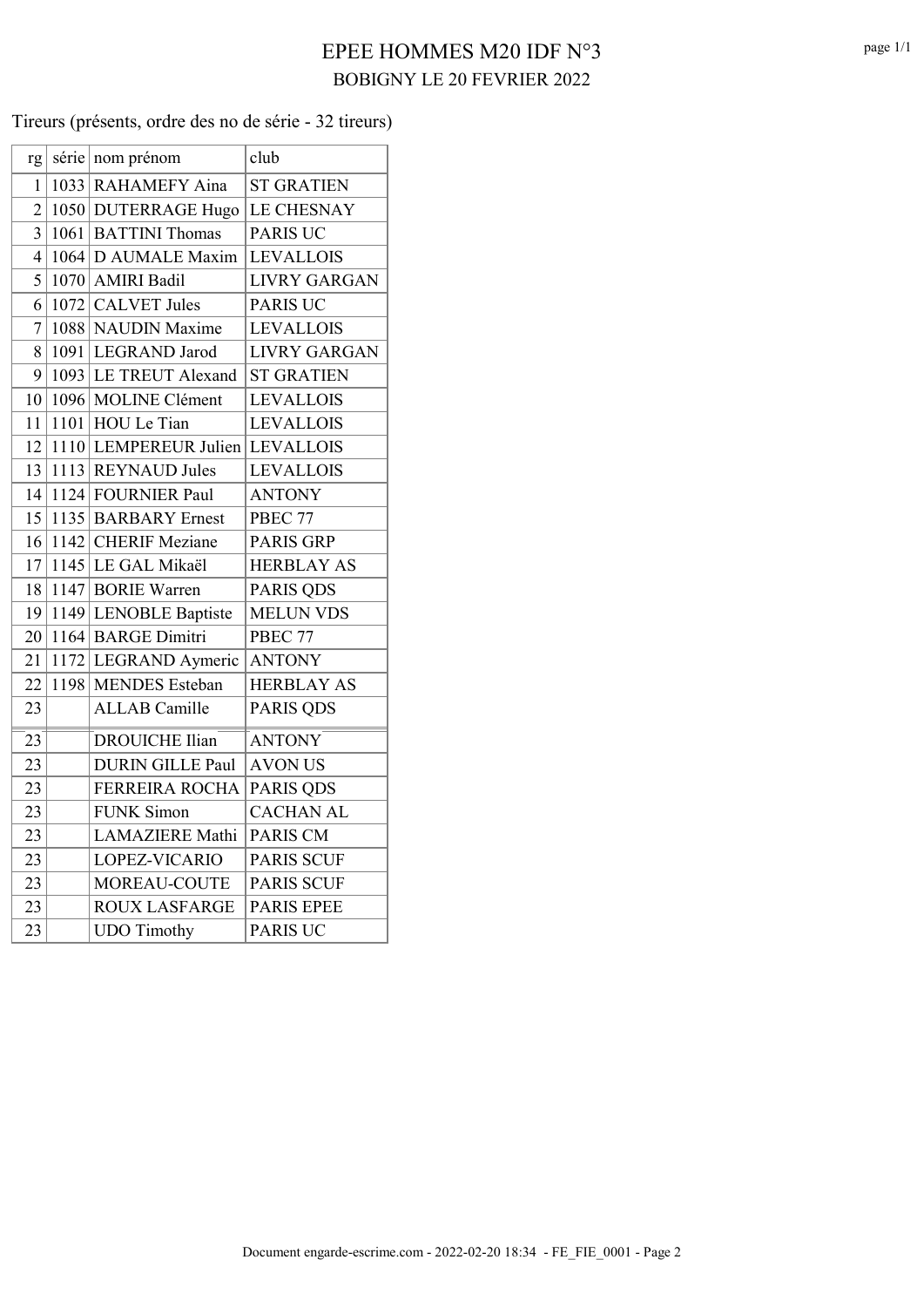Formule de la compétition

32 tireurs

1 tour de poules

32 tireurs 5 poules (2 poules de 7, 3 poules de 6) Décalage par : clubs 32 qualifiés

Élimination directe : 32 tireurs

Tableau direct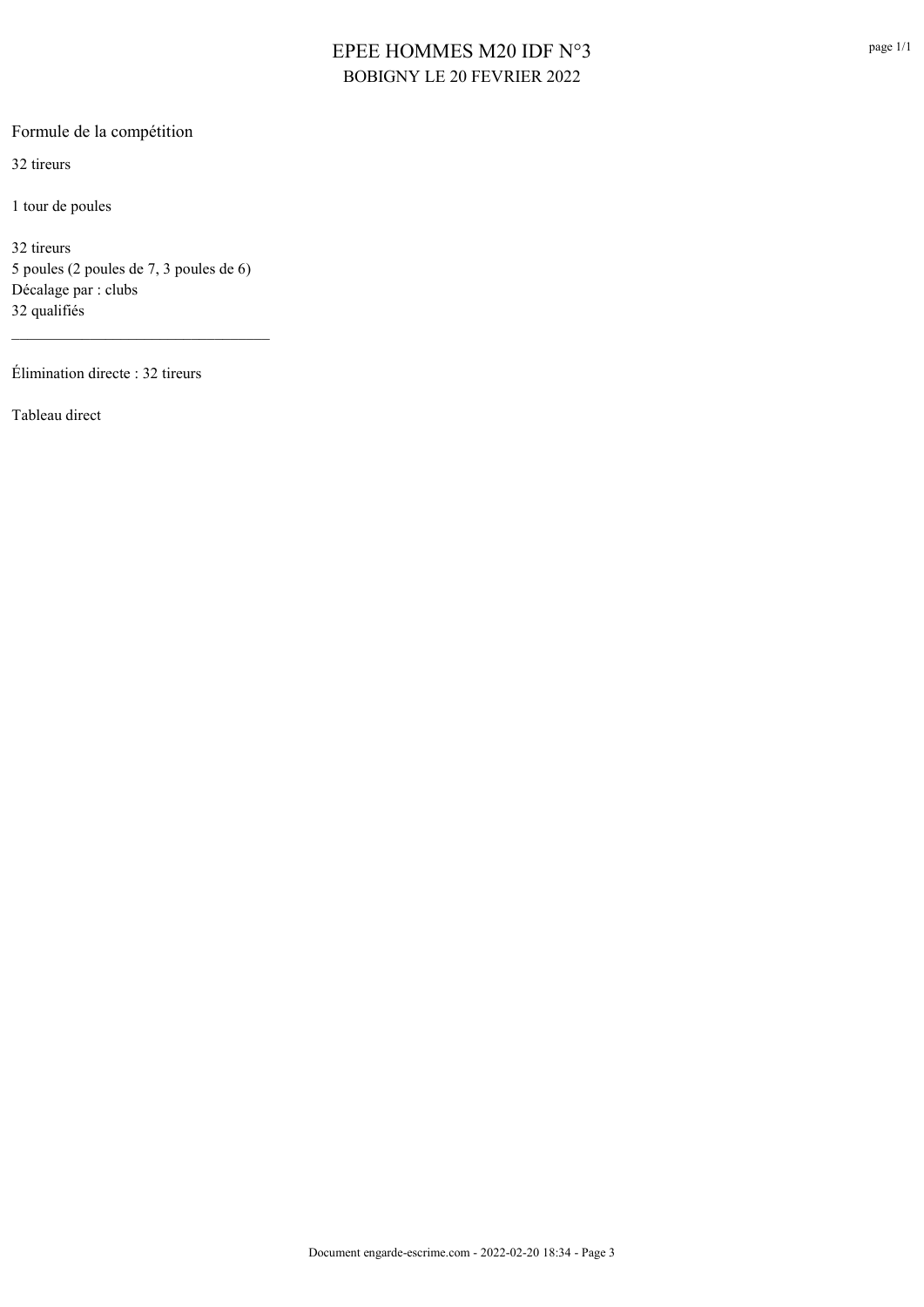#### Poules, tour No 1

#### Poule No 1 9:30 Piste 1 Arbitre: CHAZETTE Romain BRY MARNE, IBARZ Xavier PARIS QDS

| $\mu$ home. The homme bitt mind to, ibi he have the choose |                   |   |  |                |   |   |                  |      |              |  |
|------------------------------------------------------------|-------------------|---|--|----------------|---|---|------------------|------|--------------|--|
|                                                            |                   |   |  |                |   |   | $V/M$ ind. TD rg |      |              |  |
| <b>REYNAUD</b> Jules                                       | <b>LEVALLOIS</b>  |   |  |                |   |   | 0.83             | 11   | 29           |  |
| <b>MOREAU-COUTE Enzo</b>                                   | <b>PARIS SCUF</b> |   |  | 4              |   |   | 0.33             | $-7$ | 20           |  |
| <b>BARGE Dimitri</b>                                       | PBEC 77           |   |  | 0              |   |   | 0.50             | $-7$ | $19 \quad 5$ |  |
| <b>MOLINE</b> Clément                                      | <b>LEVALLOIS</b>  | າ |  |                | V | 4 | 0.50             |      | 24 3         |  |
| LEGRAND Aymeric                                            | <b>ANTONY</b>     |   |  | V4             | 3 |   | 0.33             | $-3$ | 21 6         |  |
| <b>RAHAMEFY Aina</b>                                       | <b>ST GRATIEN</b> |   |  | $\overline{4}$ |   |   | 0.50             |      | 25 2         |  |
| <b>UDO</b> Timothy                                         | <b>PARIS UC</b>   |   |  |                |   |   | 0.50             |      | 24           |  |
|                                                            |                   |   |  |                |   |   |                  |      |              |  |

Poule No 2 9:30 Piste 2

Arbitre: JACQ Elise AVON US, GUINEBERT Caroline PARIS RCF

|                         |                   |   |  |    |                | V/M ind. TD rg |      |              |                |
|-------------------------|-------------------|---|--|----|----------------|----------------|------|--------------|----------------|
| ALLAB Camille           | PARIS QDS         |   |  |    |                | $0.16 - 14$    |      | ۱٢,          |                |
| <b>LENOBLE Baptiste</b> | <b>MELUN VDS</b>  |   |  |    | 2              | $0.16 -12$     |      |              | - 6            |
| <b>DUTERRAGE Hugo</b>   | <b>LE CHESNAY</b> |   |  |    |                | 0.66           |      | 24           | $\overline{2}$ |
| <b>MENDES</b> Esteban   | <b>HERBLAY AS</b> | 4 |  |    | $\overline{4}$ | 0.33           | $-2$ | 23           | $\sim$ 5       |
| LE TREUT Alexandre      | <b>ST GRATIEN</b> |   |  |    |                | 0.66           |      | $22 \quad 3$ |                |
| HOU Le Tian             | <b>LEVALLOIS</b>  |   |  | V4 |                | 0.83           |      |              |                |
| <b>DROUICHE Ilian</b>   | <b>ANTONY</b>     |   |  |    |                | 0.66           |      |              |                |

Poule No 3 9:30 Piste 3

Arbitre: GENEVIEVE Lynda CLICHY ESC, TOVAR Oriana ST GRATIEN

|                                 |                  |  |   |  |   | $V/M$ ind. TD rg |      |              |                |
|---------------------------------|------------------|--|---|--|---|------------------|------|--------------|----------------|
| <b>FOURNIER Paul</b>            | <b>ANTONY</b>    |  |   |  | 4 | 0.80             |      | 24           | $\overline{2}$ |
| ROUX LASFARGEAS Simo PARIS EPEE |                  |  | 4 |  |   | 0.20             | -8   | 16 6         |                |
| <b>BORIE Warren</b>             | PARIS QDS        |  |   |  |   | 0.40             |      | $-2$ 19 4    |                |
| <b>LAMAZIERE</b> Mathieu        | PARIS CM         |  |   |  |   | 0.20             | $-5$ | $16 \quad 5$ |                |
| <b>NAUDIN Maxime</b>            | <b>LEVALLOIS</b> |  |   |  |   | 0.80             |      | 24           | $\overline{1}$ |
| <b>BATTINI</b> Thomas           | <b>PARIS UC</b>  |  |   |  |   | 0.60             |      |              | - 3            |

Poule No 4 9:30 Piste 4 Arbitre: JARAMILO Maria ST GRATIEN

|                                  |                     |  |  |  | $V/M$ ind. TD rg |                |              |     |
|----------------------------------|---------------------|--|--|--|------------------|----------------|--------------|-----|
| <b>BARBARY</b> Ernest            | PBEC 77             |  |  |  | 0.20             | $-10$          |              | - 6 |
| FERREIRA ROCHA William PARIS QDS |                     |  |  |  | 0.40             |                | $-3$ 17 4    |     |
| LE GAL Mikaël                    | <b>HERBLAY AS</b>   |  |  |  | $0.60^{\circ}$   | $\overline{4}$ | $21 \quad 3$ |     |
| <b>FUNK Simon</b>                | <b>CACHAN AL</b>    |  |  |  | 0.20             | -8             | $14 \quad 5$ |     |
| D AUMALE Maxime                  | <b>LEVALLOIS</b>    |  |  |  | $0.80^{\circ}$   |                |              |     |
| LEGRAND Jarod                    | <b>LIVRY GARGAN</b> |  |  |  | 0.80             |                | 22           |     |
|                                  |                     |  |  |  |                  |                |              |     |

Poule No 5 9:30 Piste 6

#### Arbitre: CAICEDO Eliana ST GRATIEN, BEAUVALLET Jean Charles LEVALLOIS

|                       |                   |   |  |   |    | $V/M$ ind. TD rg |   |              |  |
|-----------------------|-------------------|---|--|---|----|------------------|---|--------------|--|
| LOPEZ-VICARIO Matteo  | <b>PARIS SCUF</b> |   |  |   |    | $0.20 -10$       |   | $12 \quad 6$ |  |
| LEMPEREUR Julien      | <b>LEVALLOIS</b>  |   |  | 4 |    | 0.60             | 3 | 21 3         |  |
| <b>CHERIF Meziane</b> | <b>PARIS GRP</b>  |   |  |   |    | 0.20             |   | $-7$ 15 5    |  |
| <b>CALVET Jules</b>   | <b>PARIS UC</b>   | 4 |  |   | V4 | 0.80             |   | 23           |  |
| <b>AMIRI Badil</b>    | LIVRY GARGAN      |   |  |   |    | $0.60^{\circ}$   |   | $-2$ 17 4    |  |
| DURIN GILLE Paul      | AVON US           |   |  |   |    | 0.60             |   |              |  |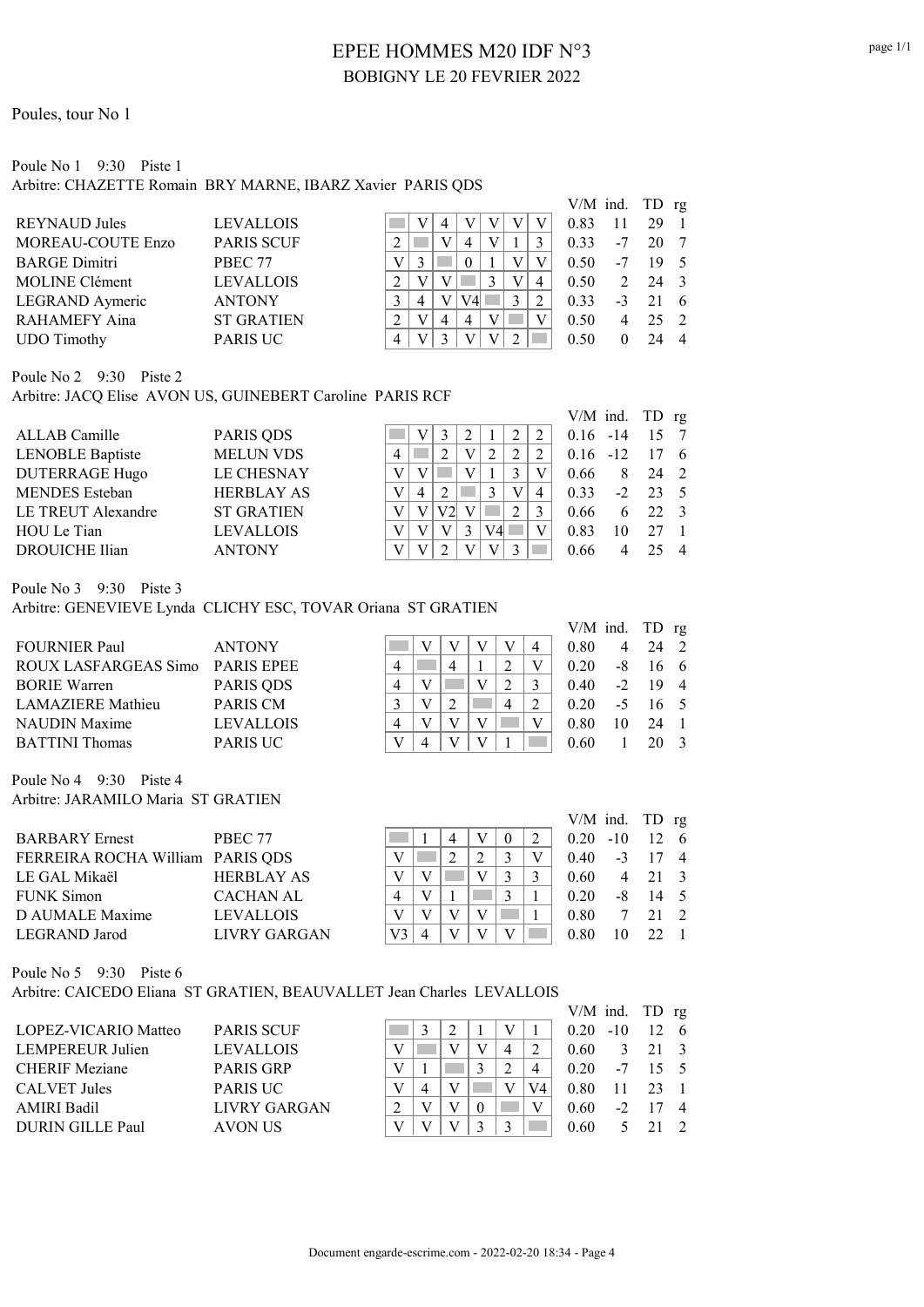## Classement des poules, tour No 1 (ordre des rangs - 32 tireurs)

| rg              | nom prénom                | club                | V/M   | ind.             | TD     |
|-----------------|---------------------------|---------------------|-------|------------------|--------|
| 1               | <b>REYNAUD Jules</b>      | <b>LEVALLOIS</b>    | 0.833 | 11               | 29     |
| $\overline{2}$  | HOU Le Tian               | <b>LEVALLOIS</b>    | 0.833 | 10               | 27     |
| $\overline{3}$  | <b>CALVET Jules</b>       | <b>PARIS UC</b>     | 0.800 | 11               | 23     |
| $\overline{4}$  | <b>NAUDIN</b> Maxime      | <b>LEVALLOIS</b>    | 0.800 | 10               | 24     |
| 5               | <b>LEGRAND</b> Jarod      | <b>LIVRY GARGAN</b> | 0.800 | 10               | 22     |
| 6               | D AUMALE Maxime           | <b>LEVALLOIS</b>    | 0.800 | $\tau$           | 21     |
| $\overline{7}$  | <b>FOURNIER Paul</b>      | <b>ANTONY</b>       | 0.800 | $\overline{4}$   | 24     |
| 8               | <b>DUTERRAGE Hugo</b>     | <b>LE CHESNAY</b>   | 0.667 | 8                | 24     |
| 9               | <b>LE TREUT Alexandre</b> | <b>ST GRATIEN</b>   | 0.667 | 6                | 22     |
|                 | 10 DROUICHE Ilian         | <b>ANTONY</b>       | 0.667 | $\overline{4}$   | 25     |
| 11              | <b>DURIN GILLE Paul</b>   | <b>AVON US</b>      | 0.600 | 5                | 21     |
| 12              | LE GAL Mikaël             | <b>HERBLAY AS</b>   | 0.600 | $\overline{4}$   | 21     |
| 13              | <b>LEMPEREUR Julien</b>   | <b>LEVALLOIS</b>    | 0.600 | $\overline{3}$   | 21     |
|                 | 14 BATTINI Thomas         | <b>PARIS UC</b>     | 0.600 | $\mathbf{1}$     | $20\,$ |
| 15              | <b>AMIRI Badil</b>        | <b>LIVRY GARGAN</b> | 0.600 | $-2$             | 17     |
| 16 <sup>2</sup> | <b>RAHAMEFY Aina</b>      | <b>ST GRATIEN</b>   | 0.500 | $\overline{4}$   | 25     |
| 17              | <b>MOLINE Clément</b>     | <b>LEVALLOIS</b>    | 0.500 | $\overline{2}$   | 24     |
| 18              | <b>UDO</b> Timothy        | <b>PARIS UC</b>     | 0.500 | $\boldsymbol{0}$ | 24     |
| 19              | <b>BARGE Dimitri</b>      | PBEC 77             | 0.500 | $-7$             | 19     |
| 20              | <b>BORIE Warren</b>       | PARIS QDS           | 0.400 | $-2$             | 19     |
| 21              | FERREIRA ROCHA Willi      | PARIS QDS           | 0.400 | $-3$             | 17     |
| 22              | <b>MENDES</b> Esteban     | <b>HERBLAY AS</b>   | 0.333 | $-2$             | 23     |
| 23              | LEGRAND Aymeric           | <b>ANTONY</b>       | 0.333 | $-3$             | 21     |
| 24              | MOREAU-COUTE Enzo         | <b>PARIS SCUF</b>   | 0.333 | $-7$             | 20     |
| 25              | <b>LAMAZIERE</b> Mathieu  | PARIS CM            | 0.200 | $-5$             | 16     |
| 26              | <b>CHERIF Meziane</b>     | <b>PARIS GRP</b>    | 0.200 | $-7$             | 15     |
| 27              | <b>ROUX LASFARGEAS Si</b> | <b>PARIS EPEE</b>   | 0.200 | $-8$             | 16     |
| 28              | <b>FUNK Simon</b>         | <b>CACHAN AL</b>    | 0.200 | $-8$             | 14     |
| 29              | <b>BARBARY</b> Ernest     | PBEC 77             | 0.200 | $-10$            | 12     |
| 29              | LOPEZ-VICARIO Matteo      | <b>PARIS SCUF</b>   | 0.200 | $-10$            | 12     |
| 31              | <b>LENOBLE Baptiste</b>   | <b>MELUN VDS</b>    | 0.167 | $-12$            | 17     |
| 32              | <b>ALLAB</b> Camille      | <b>PARIS QDS</b>    | 0.167 | $-14$            | 15     |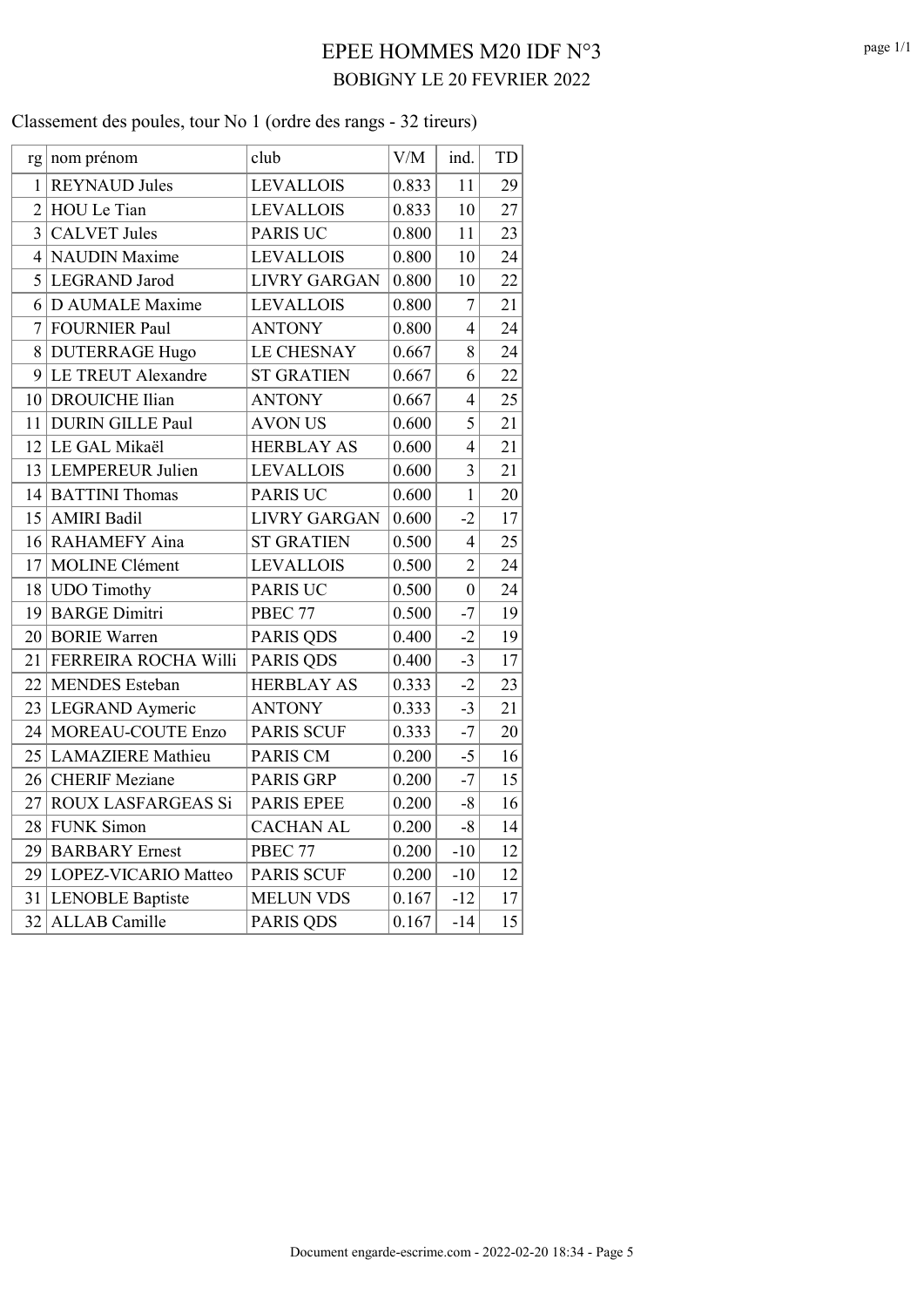## Classement à la fin des poules (ordre des rangs - 32 tireurs)

| rg             | nom prénom               | club                | $\rm V/M$ | ind.             | TD |
|----------------|--------------------------|---------------------|-----------|------------------|----|
| 1              | <b>REYNAUD Jules</b>     | <b>LEVALLOIS</b>    | 0.833     | 11               | 29 |
| $\overline{2}$ | HOU Le Tian              | <b>LEVALLOIS</b>    | 0.833     | 10               | 27 |
| $\overline{3}$ | <b>CALVET</b> Jules      | <b>PARIS UC</b>     | 0.800     | 11               | 23 |
|                | 4 NAUDIN Maxime          | <b>LEVALLOIS</b>    | 0.800     | 10               | 24 |
| 5              | LEGRAND Jarod            | <b>LIVRY GARGAN</b> | 0.800     | 10               | 22 |
|                | 6 D AUMALE Maxime        | <b>LEVALLOIS</b>    | 0.800     | $\overline{7}$   | 21 |
| $\tau$         | <b>FOURNIER Paul</b>     | <b>ANTONY</b>       | 0.800     | $\overline{4}$   | 24 |
| 8              | <b>DUTERRAGE Hugo</b>    | <b>LE CHESNAY</b>   | 0.667     | 8                | 24 |
|                | 9 LE TREUT Alexandre     | <b>ST GRATIEN</b>   | 0.667     | 6                | 22 |
|                | 10 DROUICHE Ilian        | <b>ANTONY</b>       | 0.667     | $\overline{4}$   | 25 |
| 11             | <b>DURIN GILLE Paul</b>  | <b>AVON US</b>      | 0.600     | 5                | 21 |
| 12             | LE GAL Mikaël            | <b>HERBLAY AS</b>   | 0.600     | $\overline{4}$   | 21 |
|                | 13 LEMPEREUR Julien      | <b>LEVALLOIS</b>    | 0.600     | $\overline{3}$   | 21 |
|                | 14 BATTINI Thomas        | <b>PARIS UC</b>     | 0.600     | $\mathbf{1}$     | 20 |
| 15             | <b>AMIRI Badil</b>       | <b>LIVRY GARGAN</b> | 0.600     | $-2$             | 17 |
|                | 16 RAHAMEFY Aina         | <b>ST GRATIEN</b>   | 0.500     | $\overline{4}$   | 25 |
| 17             | <b>MOLINE Clément</b>    | <b>LEVALLOIS</b>    | 0.500     | $\overline{2}$   | 24 |
| 18             | <b>UDO</b> Timothy       | PARIS UC            | 0.500     | $\boldsymbol{0}$ | 24 |
| 19             | <b>BARGE Dimitri</b>     | PBEC 77             | 0.500     | $-7$             | 19 |
| 20             | <b>BORIE Warren</b>      | PARIS QDS           | 0.400     | $-2$             | 19 |
| 21             | FERREIRA ROCHA Willi     | PARIS QDS           | 0.400     | $-3$             | 17 |
| 22             | MENDES Esteban           | <b>HERBLAY AS</b>   | 0.333     | $-2$             | 23 |
| 23             | LEGRAND Aymeric          | <b>ANTONY</b>       | 0.333     | $-3$             | 21 |
| 24             | MOREAU-COUTE Enzo        | <b>PARIS SCUF</b>   | 0.333     | $-7$             | 20 |
| 25             | <b>LAMAZIERE</b> Mathieu | PARIS CM            | 0.200     | $-5$             | 16 |
|                | 26 CHERIF Meziane        | <b>PARIS GRP</b>    | 0.200     | $-7$             | 15 |
| 27             | ROUX LASFARGEAS Si       | PARIS EPEE          | 0.200     | $-8$             | 16 |
| 28             | <b>FUNK Simon</b>        | <b>CACHAN AL</b>    | 0.200     | $-8$             | 14 |
| 29             | <b>BARBARY</b> Ernest    | PBEC 77             | 0.200     | $-10$            | 12 |
| 29             | LOPEZ-VICARIO Matteo     | <b>PARIS SCUF</b>   | 0.200     | $-10$            | 12 |
| 31             | <b>LENOBLE Baptiste</b>  | <b>MELUN VDS</b>    | 0.167     | $-12$            | 17 |
| 32             | <b>ALLAB</b> Camille     | PARIS QDS           | 0.167     | $-14$            | 15 |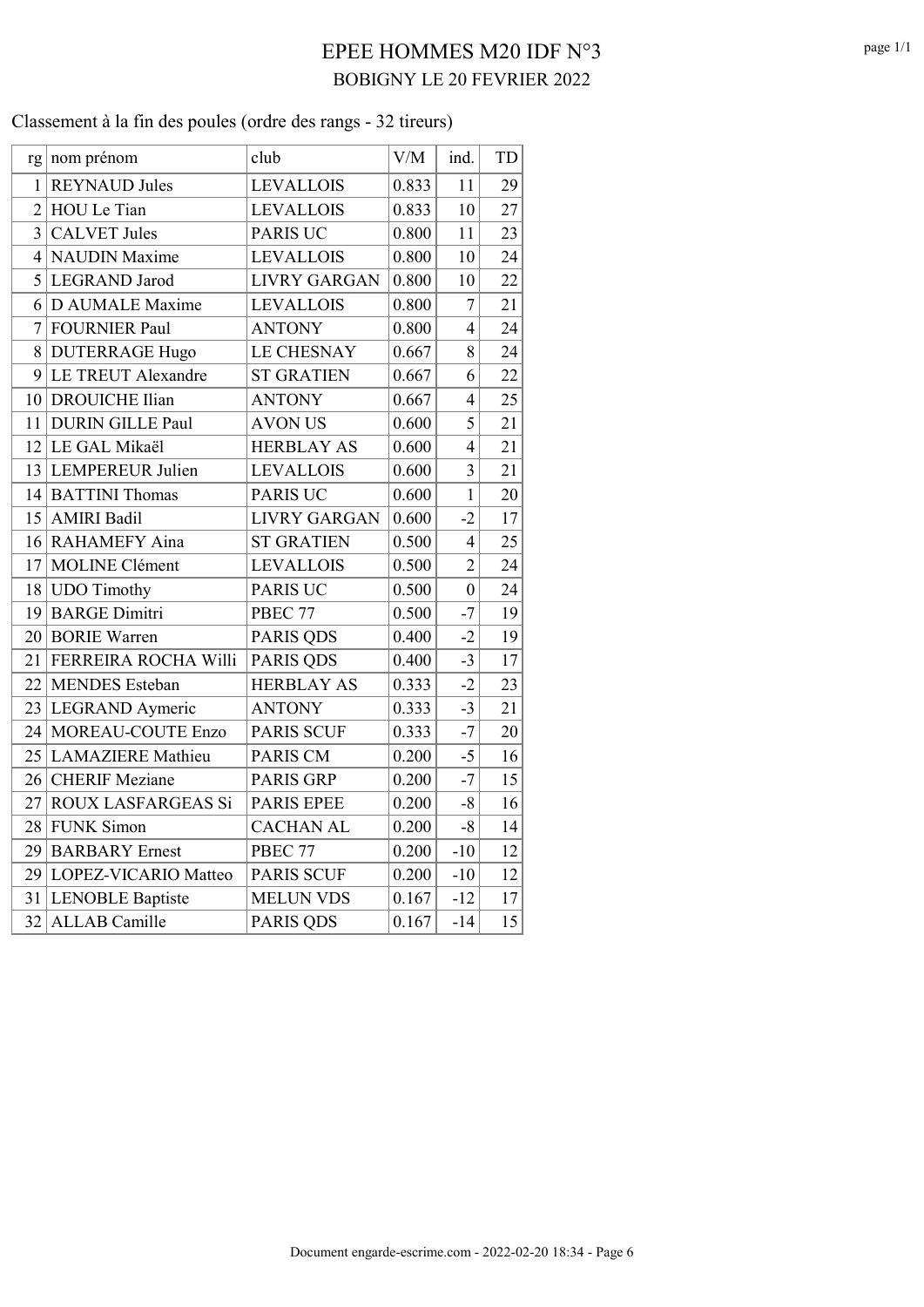1 REYNAUD Jules LEVALLOIS Tableau de 32 32 ALLAB Camille PARIS QDS  $\sqrt{15/3}$ 17 MOLINE Clément LEVALLOIS 16 RAHAMEFY Aina ST GRATIEN  $\frac{15}{10}$ 9 LE TREUT Alexandre ST GRATIEN 24 MOREAU-COUTE En PARIS SCUF  $\sqrt{15/8}$ 25 LAMAZIERE Mathieu PARIS CM 8 DUTERRAGE Hugo LE CHESNAY  $\sqrt{15/7}$ 5 LEGRAND Jarod LIVRY GARGAN 28 FUNK Simon CACHAN AL  $\sqrt{15/7}$ 21 FERREIRA ROCHA PARIS QDS 12 LE GAL Mikaël HERBLAY AS  $\sqrt{15/10}$ 13 LEMPEREUR Julien LEVALLOIS 20 BORIE Warren PARIS QDS  $\sqrt{14/12}$ 29 LOPEZ-VICARIO Ma PARIS SCUF 4 NAUDIN Maxime LEVALLOIS 15/13 3 CALVET Jules PARIS UC 30 BARBARY Ernest PBEC 77  $\sqrt{15/12}$ 19 BARGE Dimitri PBEC 77 14 BATTINI Thomas PARIS UC  $\sqrt{15/6}$ 11 DURIN GILLE Paul AVON US 22 MENDES Esteban HERBLAY AS 15/11 27 ROUX LASFARGEA PARIS EPEE 6 D AUMALE Maxime LEVALLOIS  $\sqrt{15/13}$ 7 FOURNIER Paul ANTONY 26 CHERIF Meziane PARIS GRP  $\sqrt{\frac{15}{9}}$ 23 LEGRAND Aymeric ANTONY 10 DROUICHE Ilian ANTONY  $\sqrt{15/8}$ 15 AMIRI Badil LIVRY GARGAN 18 UDO Timothy PARIS UC  $\sqrt{15/5}$ 31 LENOBLE Baptiste MELUN VDS 2 HOU Le Tian LEVALLOIS  $\sqrt{14/10}$ REYNAUD Jules Tableau de 16 RAHAMEFY Aina 15/12 LE TREUT Alexandre DUTERRAGE Hugo 15/13 LEGRAND Jarod LE GAL Mikaël 15/13 LEMPEREUR Julien LOPEZ-VICARIO Ma 15/11 CALVET Jules BATTINI Thomas 15/11 DURIN GILLE Paul ROUX LASFARGEA 15/14 CHERIF Meziane LEGRAND Aymeric 15/7 UDO Timothy HOU Le Tian 15/14 RAHAMEFY Aina Tableau de 8 DUTERRAGE Hugo 15/13 LEGRAND Jarod LEMPEREUR Julien 15/9 BATTINI Thomas ROUX LASFARGEA 15/8 LEGRAND Aymeric UDO Timothy 15/6 RAHAMEFY Aina LEGRAND Jarod BATTINI Thomas UDO Timothy

Document engarde-escrime.com - 2022-02-20 18:34 - Page 7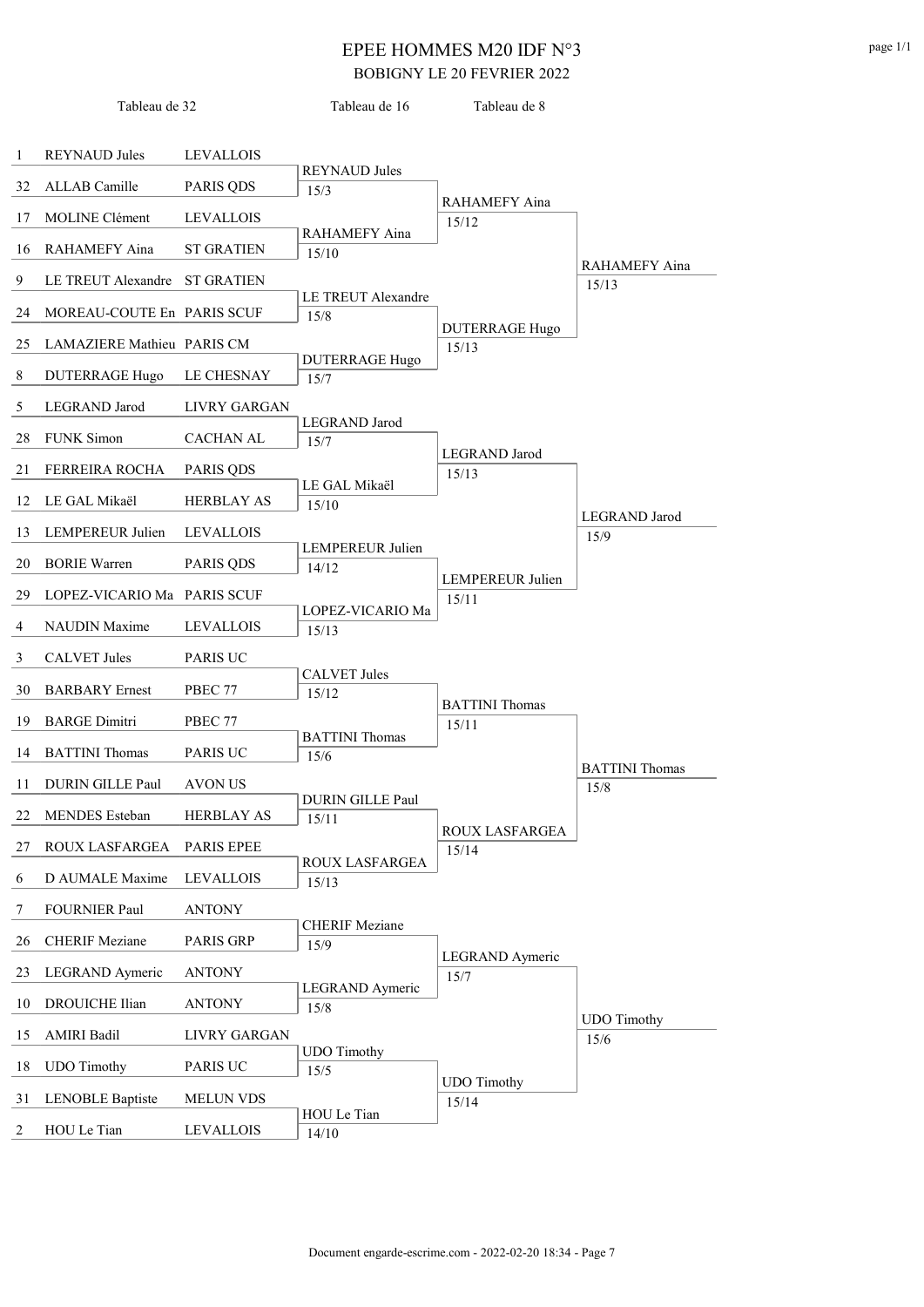Demi-finales

Finale

| RAHAMEFY Aina         | <b>ST GRATIEN</b> |                       |               |
|-----------------------|-------------------|-----------------------|---------------|
|                       |                   | RAHAMEFY Aina         |               |
| LEGRAND Jarod         | LIVRY GARGAN      | 15/9                  |               |
|                       |                   |                       | RAHAMEFY Aina |
| <b>BATTINI</b> Thomas | <b>PARIS UC</b>   |                       | 15/14         |
|                       |                   | <b>BATTINI</b> Thomas |               |
| <b>UDO</b> Timothy    | PARIS UC          | 15/12                 |               |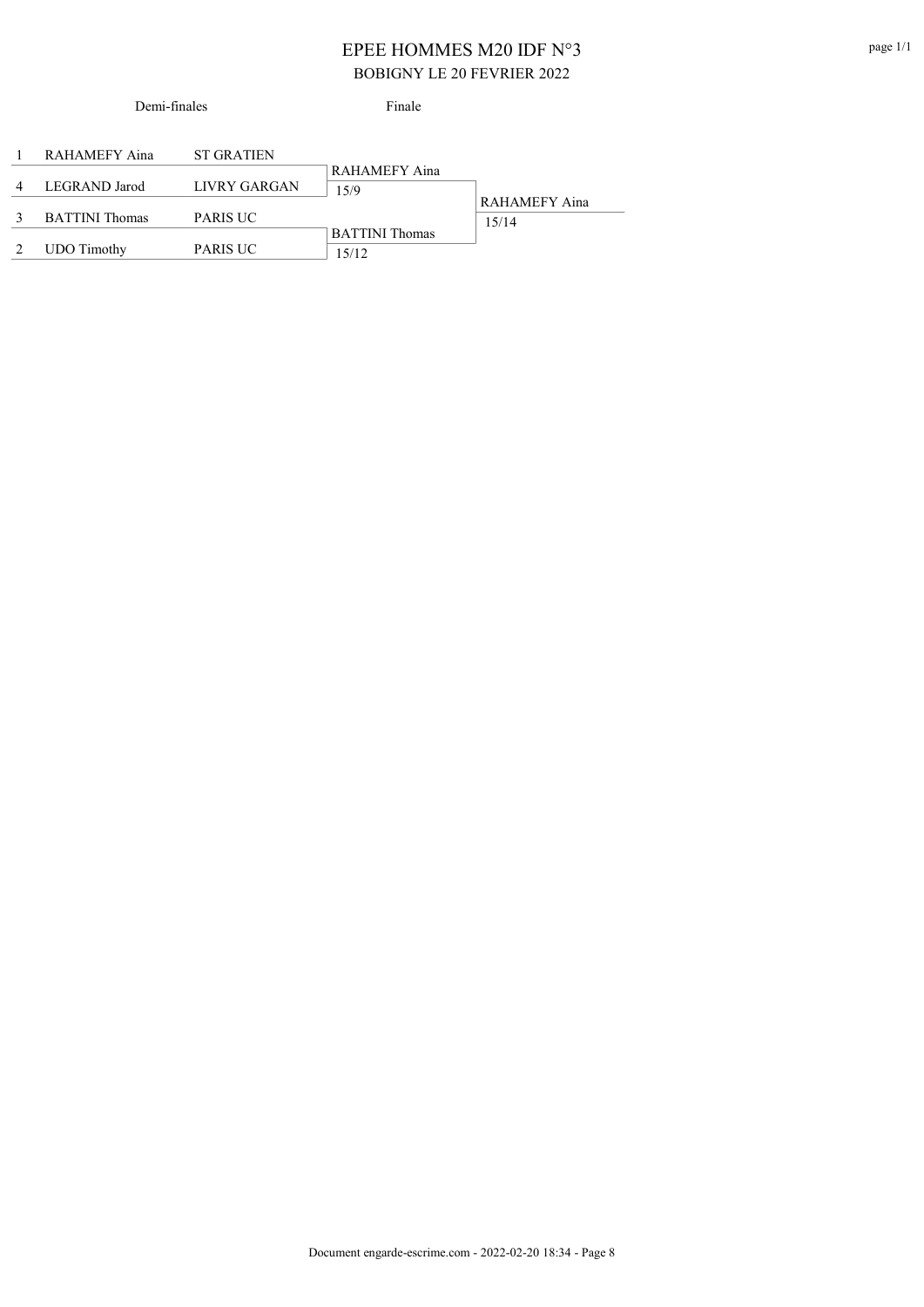## Classement général (ordre des rangs - 32 tireurs)

| $rg nom$ prénom           | club               |
|---------------------------|--------------------|
| 1 RAHAMEFY Aina           | <b>ST GRATIEN</b>  |
| $2$ BATTINI Thomas        | <b>PARIS UC</b>    |
| 3 LEGRAND Jarod           | <b>LIVRY GARGA</b> |
| 3 UDO Timothy             | <b>PARIS UC</b>    |
| 5 DUTERRAGE Hugo          | <b>LE CHESNAY</b>  |
| 6 LEMPEREUR Julien        | <b>LEVALLOIS</b>   |
| 7 LEGRAND Aymeric         | <b>ANTONY</b>      |
| 8 ROUX LASFARGEAS Simon   | <b>PARIS EPEE</b>  |
| 9 REYNAUD Jules           | <b>LEVALLOIS</b>   |
| 10 HOU Le Tian            | <b>LEVALLOIS</b>   |
| 11 CALVET Jules           | <b>PARIS UC</b>    |
| 12 LE TREUT Alexandre     | <b>ST GRATIEN</b>  |
| 13 DURIN GILLE Paul       | <b>AVON US</b>     |
| 14 LE GAL Mikaël          | <b>HERBLAY AS</b>  |
| 15 CHERIF Meziane         | <b>PARIS GRP</b>   |
| 16 LOPEZ-VICARIO Matteo   | <b>PARIS SCUF</b>  |
| 17 NAUDIN Maxime          | <b>LEVALLOIS</b>   |
| 18 D AUMALE Maxime        | <b>LEVALLOIS</b>   |
| 19 FOURNIER Paul          | <b>ANTONY</b>      |
| 20 DROUICHE Ilian         | <b>ANTONY</b>      |
| 21   AMIRI Badil          | <b>LIVRY GARGA</b> |
| 22 MOLINE Clément         | <b>LEVALLOIS</b>   |
| 23 BARGE Dimitri          | PBEC 77            |
| 24 BORIE Warren           | <b>PARIS QDS</b>   |
| 25 FERREIRA ROCHA William | <b>PARIS QDS</b>   |
| 26 MENDES Esteban         | <b>HERBLAY AS</b>  |
| 27 MOREAU-COUTE Enzo      | <b>PARIS SCUF</b>  |
| 28 LAMAZIERE Mathieu      | PARIS CM           |
| 29 FUNK Simon             | <b>CACHAN AL</b>   |
| 30 BARBARY Ernest         | <b>PBEC 77</b>     |
| 31 LENOBLE Baptiste       | <b>MELUN VDS</b>   |
| 32 ALLAB Camille          | PARIS QDS          |
|                           |                    |